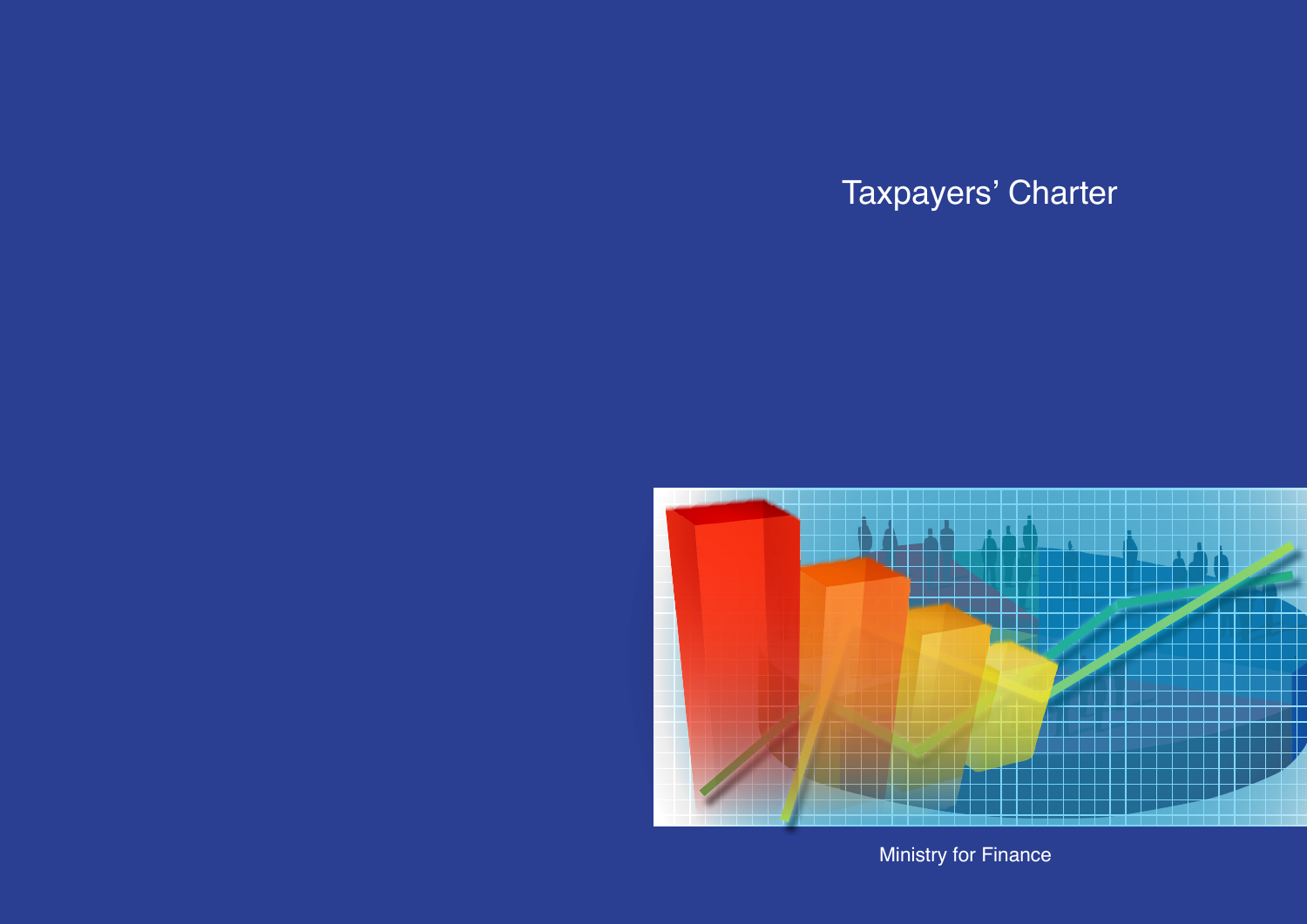## **Taxpayers' Charter**

#### **Contents:**

- **Introduction**
- **Definitions**
- **Your Rights**
- **Your Obligations**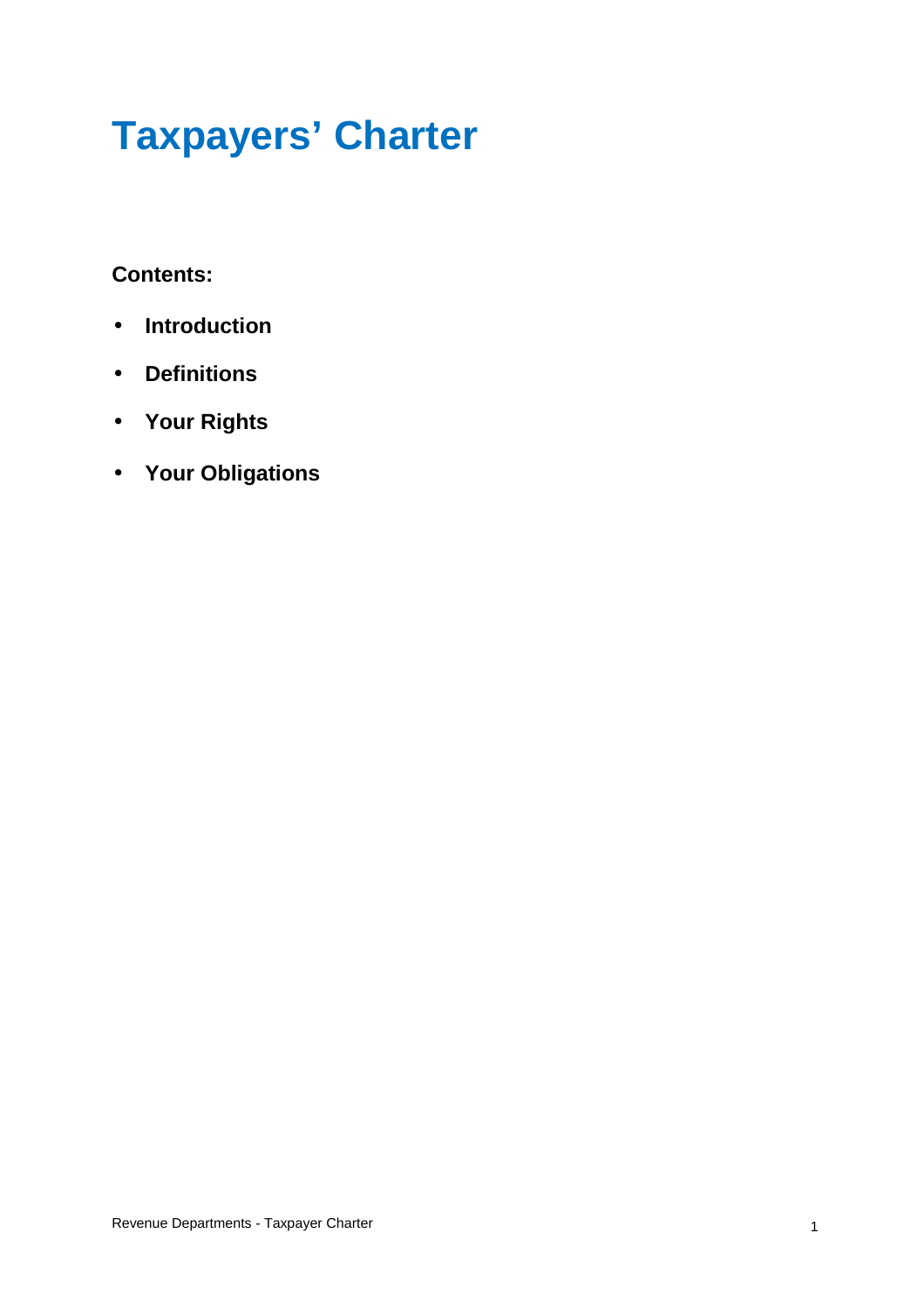## **Introduction**

This Taxpayer Charter explains what you can expect from us and what is expected from you.

The aim of the Charter is that of nurturing the relationship between the Revenue departments and the community that they serve, a relationship of mutual trust and respect. We want to provide you with a service that is fair, efficient, and that makes it easy for you to get things right. Yet, we also want to be firm with those who try to avoid their obligations to the detriment of the rest of the community which we all form part of.

This Charter is the result of an initiative first mentioned in the Budget Speech for 2010, and has evolved into its present form following consultation with involved stakeholders.

## **Definitions**

For the purpose of this Charter, some general terms have been used. These include words used by the revenue departments that you might be involved with. This is what we mean when we refer to the following:

#### • **Taxpayer**

"Taxpayer" is any person registered for tax purposes, who is obliged to pay or collect, deduct or remit, any of the taxes in terms of the respective tax legislations, or who is required to provide information to the tax departments.

#### • **Tax departments**

The term "tax departments" refers to the Inland Revenue Department, including the Capital Transfer Duty Division, and the Value Added Tax Department.

#### • **Tax Legislation**

Tax legislation includes:

- The Income Tax Act:
- The Income Tax Management Act;
- The Duty on Documents and Transfers Act;
- The Value Added Tax Act;
- The Eco-Contribution Act; and
- Other subsidiary and peripheral legislation.

#### • **Tax**

The term "tax" includes Duty administered by the Capital Transfer Duty Division, within the Inland Revenue Department.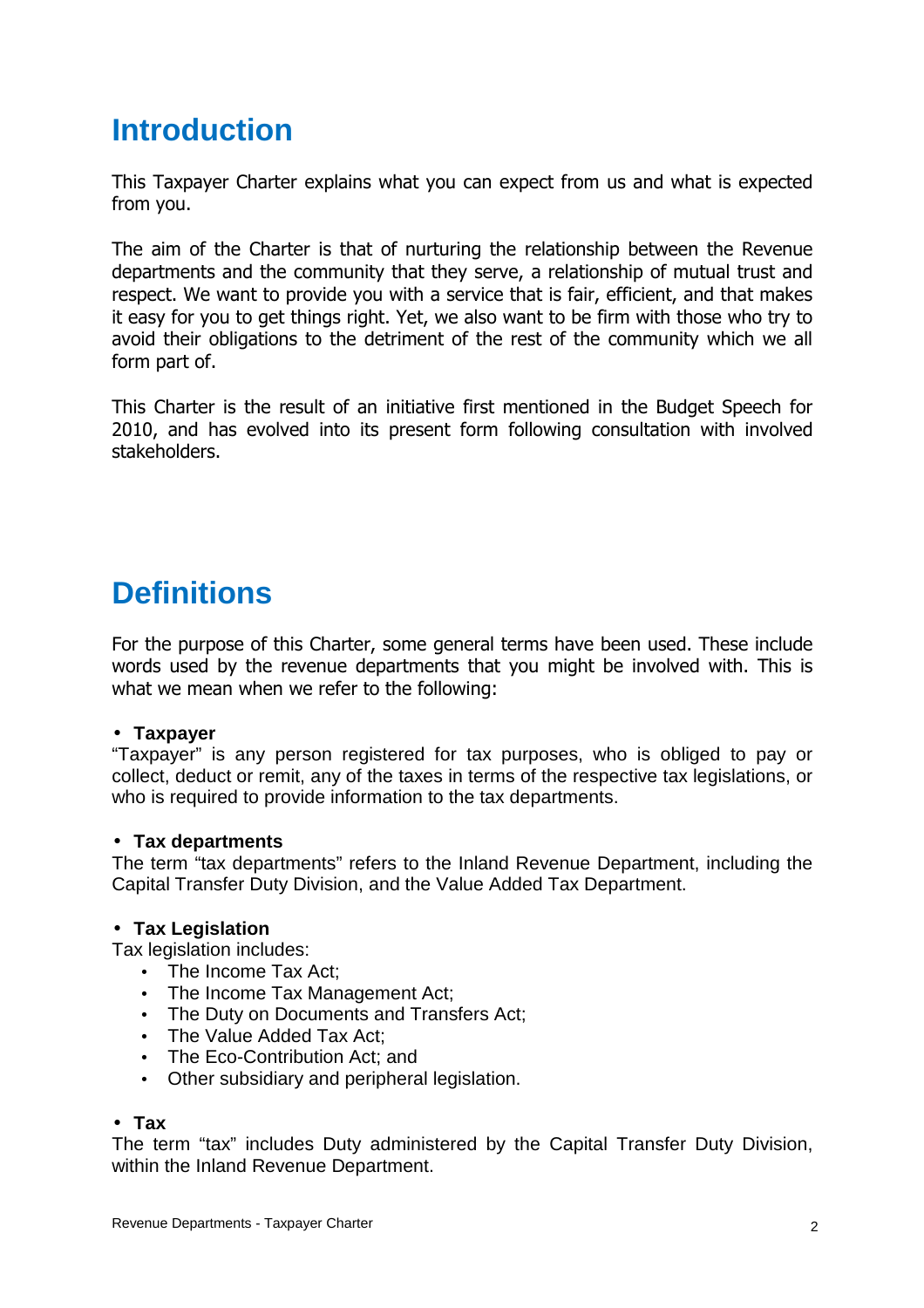## **Your Rights**

#### **You have the right:**

- 1. to be treated with fairness and impartiality
- 2. to be treated as honest and tax compliant unless there is evidence to the contrary
- 3. for certainty
- 4. for assistance and information from the Tax Departments
- 5. to pay no more than the correct amount of tax
- 6. not to be subject to retrospective taxation
- 7. to minimise compliance costs
- 8. to be advised and represented by any person on taxation matters
- 9. to appeal
- 10. to privacy and confidentiality of information we hold about you
- 11. to know what information we hold about you
- 12. for the licit arrangement of your tax affairs that minimise the tax liability
- 13. to request a payment plan
- 14. to complain about our service, behaviour and actions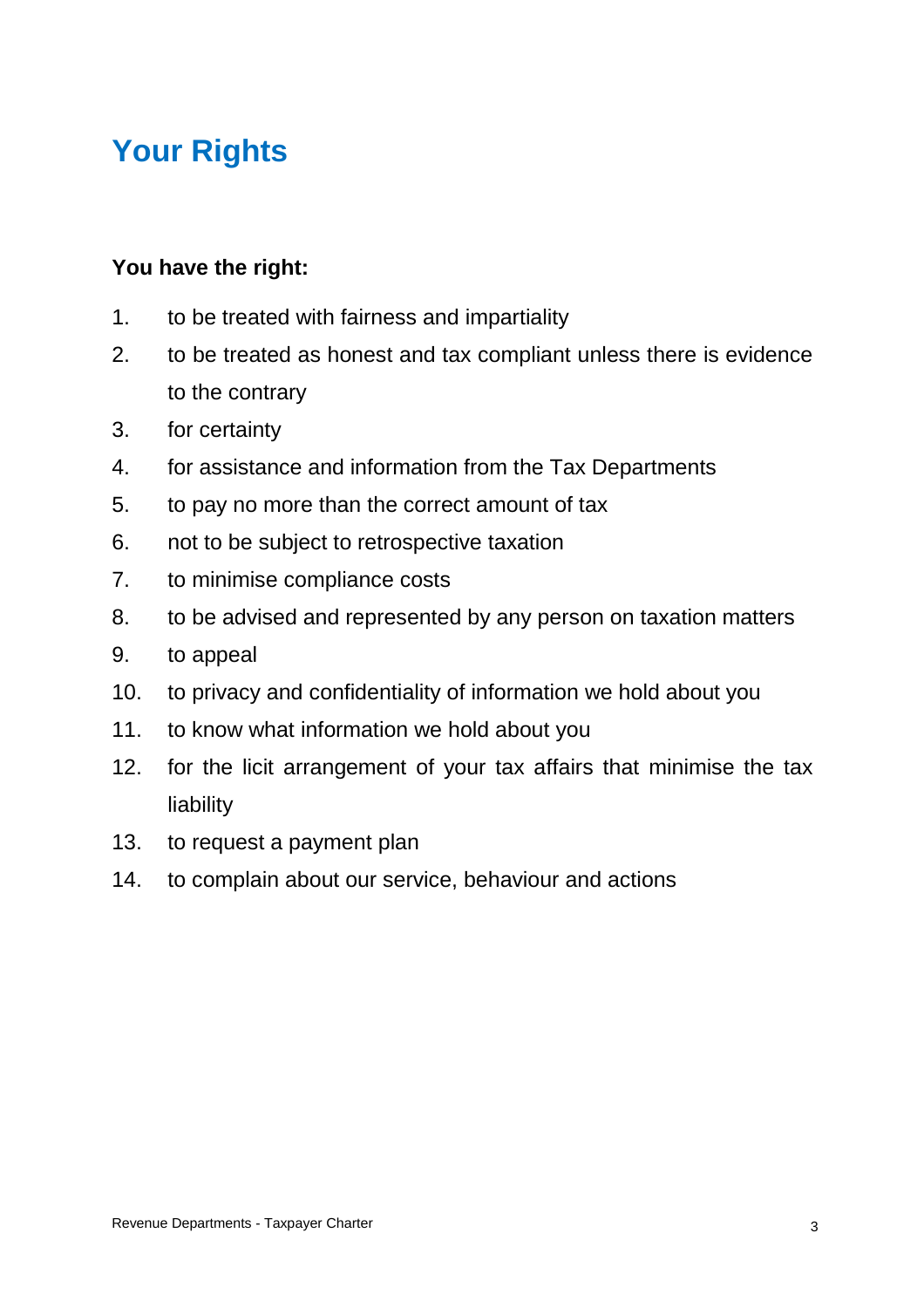#### **1. Right to be treated with fairness and impartiality**

#### We will:

- treat you with courtesy, consideration and respect;
- behave with integrity and honesty;
- act impartially and professionally;
- make fair and equitable decisions in accordance with the law;
- resolve your concerns, problems or complaints fairly and as quickly as possible; and
- respect your EU freedoms.

#### **2. Right to be treated as honest and tax-compliant**

We know that the great majority of people act honestly. We presume that unless there is evidence to the contrary:

- you are telling us the truth;
- the information you provide is complete and accurate;
- you pay the tax you owe; and
- you claim only what you are entitled to.

We have a responsibility towards the community to ensure that everyone complies with the tax laws. These laws give us time to review the information you have given us. If we check your information, it does not mean we think you are dishonest. But where we find discrepancies, we must take follow-up action.

#### **3. Right for certainty**

Under normal circumstances we will strive to:

- provide you with information about the tax implications of your actions;
- let you know as soon as possible about the conduct of an enquiry or an investigation, or for the production of documents and further information; and
- arrange for a suitable time and place for the interview related to the enquiry or investigation and allow you time to prepare your records.

#### **4. Right for assistance and information from the Tax Departments**

We will endeavour to:

• help you understand your legal rights, tax obligations and benefits;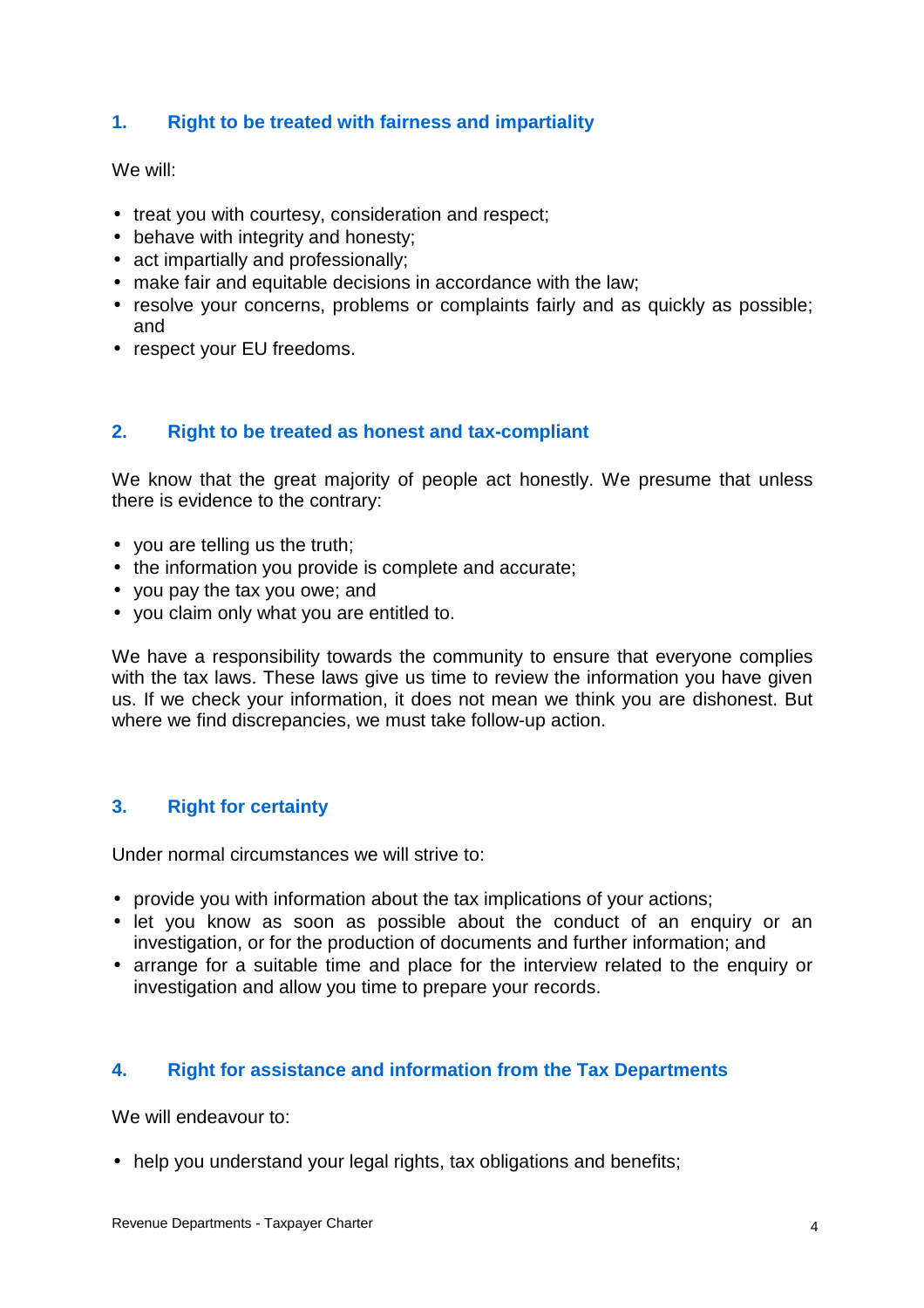- provide you with updated information in clear and plain language accessible over the department's website or made available in printed form;
- serve you with clear and detailed tax statements;
- provide information in a way that meets your needs; and
- respond promptly to your enquiries and requests and, if we cannot help you immediately, we will contact you back as soon as possible.

You may seek guidance on how the law applies to a specific transaction, and we will give you an opinion on the basis of the prevailing interpretation of the law. However, our assistance does not extend to tax planning advice.

If you contact us by phone, our staff will identify themselves and reply to your query or tell you when they can give you a full reply if they are unable to do so there and then.

If you communicate with us in writing we will strive to reply within a reasonable period. Our reply will include the full name and telephone number of the officer concerned.

If you visit us we will endeavour to:

- see you immediately, if you have an appointment; and
- answer your query straight away or, if this is not possible, tell you when you can expect an answer from us.

We may require that you explain your query in writing to avoid misunderstanding.

#### **5. Right to pay no more than the correct amount of tax**

We will act with integrity in all our dealings with you so that:

- only the tax legally due is paid
- all deductions, credits and other entitlements are properly allowed.

#### **6. Right not to be subject to retrospective taxation**

Tax laws change from time to time. As a general principle, such changes will only apply to income arising, gains realised, goods or services supplied, or transactions and events occurring after the change of legislation.

You will not to be subject to retrospective taxation whenever there is a change in tax legislation.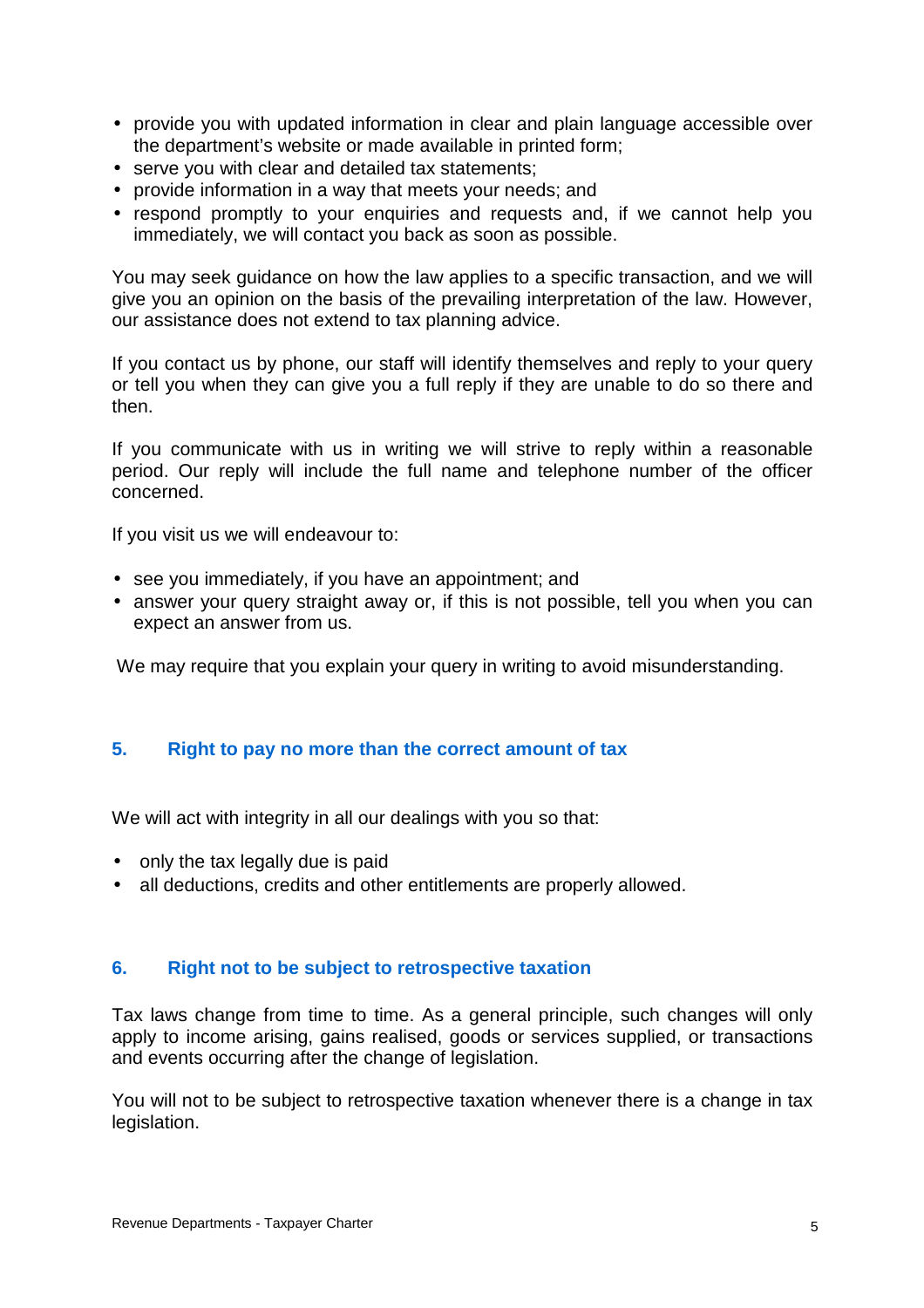#### **7. Right to minimise compliance costs**

We will strive to facilitate your dealings with us by:

- making it easier for you to understand and meet your tax obligations:
- making it cheaper for you to comply by reducing the workload, time and effort involved to meet your obligations;
- providing services that are useful to you;
- consulting stakeholders on new initiatives we intend to introduce; and
- assessing feedback from stakeholders on the services we offer.

#### **8. Right to be advised and represented by any person on taxation matters**

We respect your right to represent yourself or be represented by any person of your choice on taxation matters and dealings with the department. You are always required to authorise in writing any person who acts on your behalf or to discuss your tax affairs with us.

Normally you can appoint any person of your choice, but there are certain electronic services we offer that must be delegated to a tax representative recognised under the tax laws.

You will still be responsible for the accuracy of information you give us and timeliness of submissions, even if someone else, including a tax representative, helps you to prepare and submit tax returns or other tax documents. Should you choose to be represented by another person, we will respect all your rights as well as those of the person representing you.

#### **9. Right to appeal**

When we communicate to you a decision about your tax affairs, and you disagree, you have the right to object or appeal and request a review in accordance with the provisions of the Tax legislation. We will, in normal circumstances, strive to:

- clarify the basis of the decision;
- explain your rights for a review, objection or appeal;
- review your case if you believe that we have misinterpreted the facts, applied the law incorrectly or not handled your affairs properly;
- ensure that the review is completed in a comprehensive, professional and impartial manner;
- determine your objection as quickly as possible, unless we require more information to do so, or the issues are unusually complex;
- give you reasons if your objection has been completely or partially refused; and
- request further information from you only where it is necessary to resolve the issues in dispute.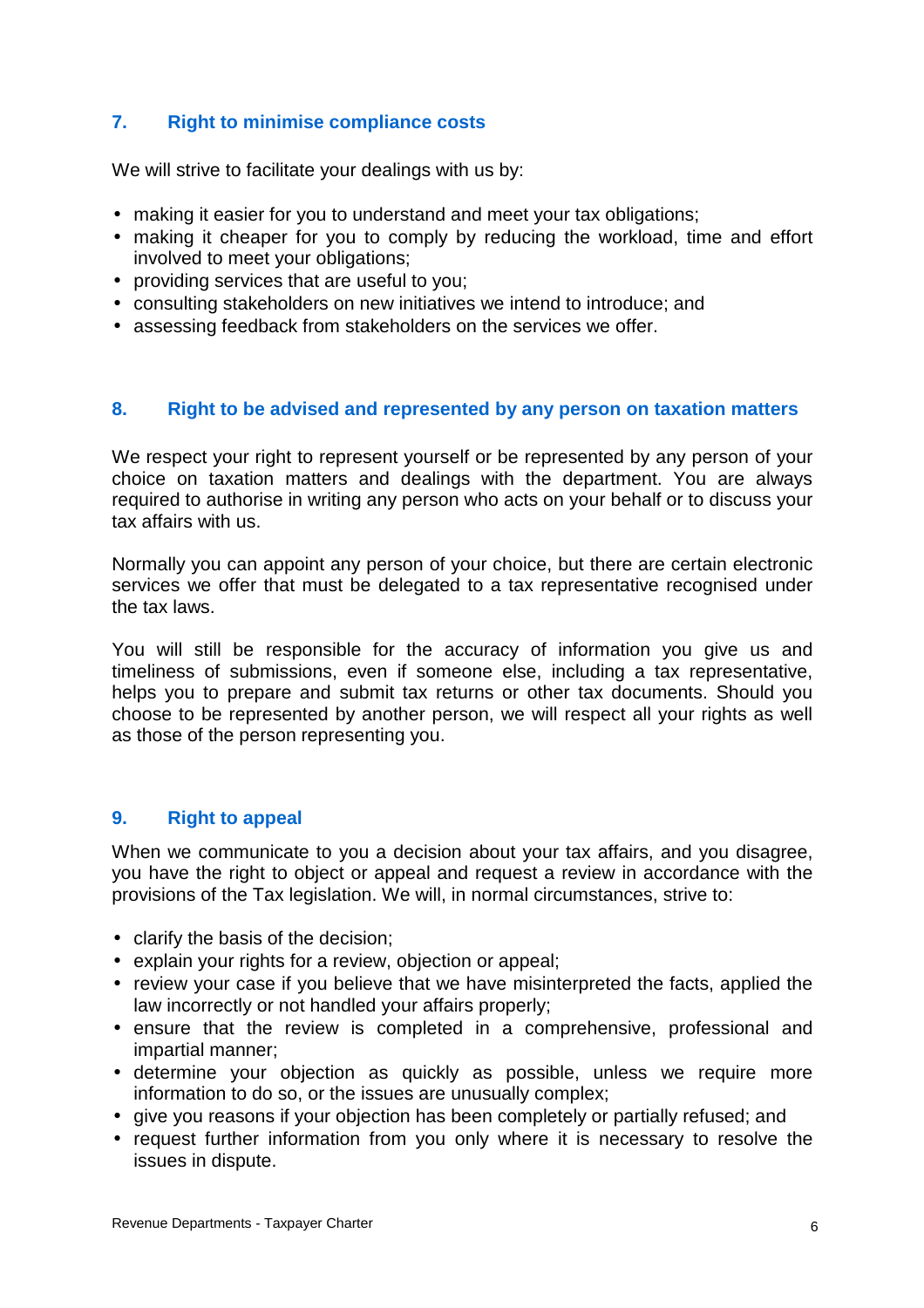#### **10. Right to privacy and confidentiality of information we hold about you**

In the course of our duties we collect information about you. We will only ask you for information that we need to perform our duties. We will:

- protect information we obtain, receive or hold about you;
- allow our staff to see only the information they need to do their job; and
- only share or release information about you when permitted by law.

The data we hold about you is safeguarded by the Data Protection Act and by the secrecy provisions of the Tax legislation. We respect your privacy and keep your information confidential except in those circumstances where the law allows us to disclose your information to others for specific purposes.

Sometimes, we are also requested to share information with foreign tax authorities with whom we have tax treaties. Under EU Conventions and Council Regulations, the departments are also obliged to cooperate with other tax authorities' requests for exchange of information including assistance with recovery of tax in order to combat tax avoidance.

In order to protect the information we hold about you we will ask you to provide proof of your identity when you contact us to discuss your tax affairs. For example, if you phone us, you could prove your identity by giving your date of birth, your address or details from a department-generated document. Other information can also be used as proof, depending on the circumstances.

#### **11. Right to know what information we hold about you**

You have the right to access information that we hold about you through a written request addressed to The Data Controller. We will normally allow you access to the information, unless it:

- is sensitive or legally protected;
- is exempted under the law;
- is provided to us in confidence;
- would prejudice an enquiry, an assessment or the collection of tax or duty;
- would jeopardise the proper administration of the law.

Where we cannot provide you with the information, we must give you the reasons for our decision.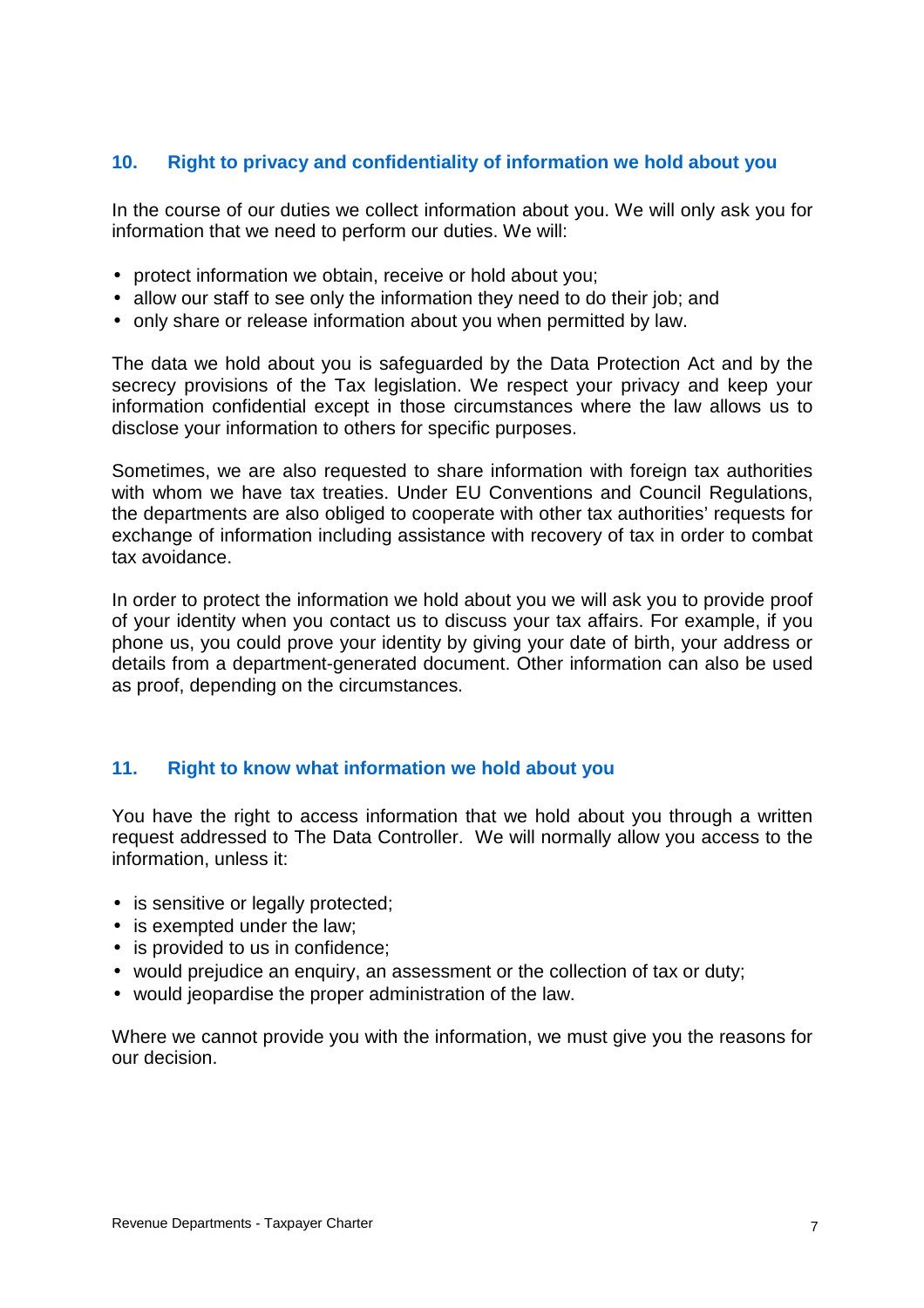#### **12. Right for the licit arrangement of your tax affairs that minimise the tax liability**

We distinguish between lawful arrangements that lessen the tax liability, from unlawful tax avoidance schemes and evasion. It is our duty to track down evasion and unacceptable tax avoidance schemes.

#### **13. Right to request a payment plan**

We recognise that a taxpayer may face temporary financial difficulties that may cause delay in effecting payments. In such circumstances you may request a plan for payment over a reasonable period of time in which case you are expected to:

- provide us with information about your financial circumstances;
- agree a reasonable plan for payment;
- observe that agreement.

If your circumstances change and you can pay earlier, or you cannot pay according to the agreed plan, we expect you to inform us promptly.

With regard to the plan for payment, please note that although entering into a repayment programme with the department gives you more time, and also stops the department from taking further legal action for collection, there will still be an interest charge of 0.75% per month (9% per annum) on unpaid balances.

#### **14. Right to complain about our service**

We are accountable to Parliament for our actions and we are also governed by various other legislation, including the Public Administration Act and the relative Directives.

If you are not satisfied with our service, behaviour or actions, you have the right to make a complaint. We recommend that:

- you first try to resolve your problem with the tax officer;
- if you are not satisfied, you may raise the problem with the tax officer's manager;
- if you still are not satisfied, you may raise the problem with the Assistant Director (Customer Care), Ministry for Finance. This may be done through any of these channels:
	- a personal encounter;
	- in writing, addressed to the Assistant Director (Customer Care);
	- email **info.mfin@gov.mt**
	- phone our complaints line on 25998285/25998000
	- lodge a complaints form online at **http://www.finance.gov.mt**
	- If you still are not satisfied, you may refer your case to the Ombudsman.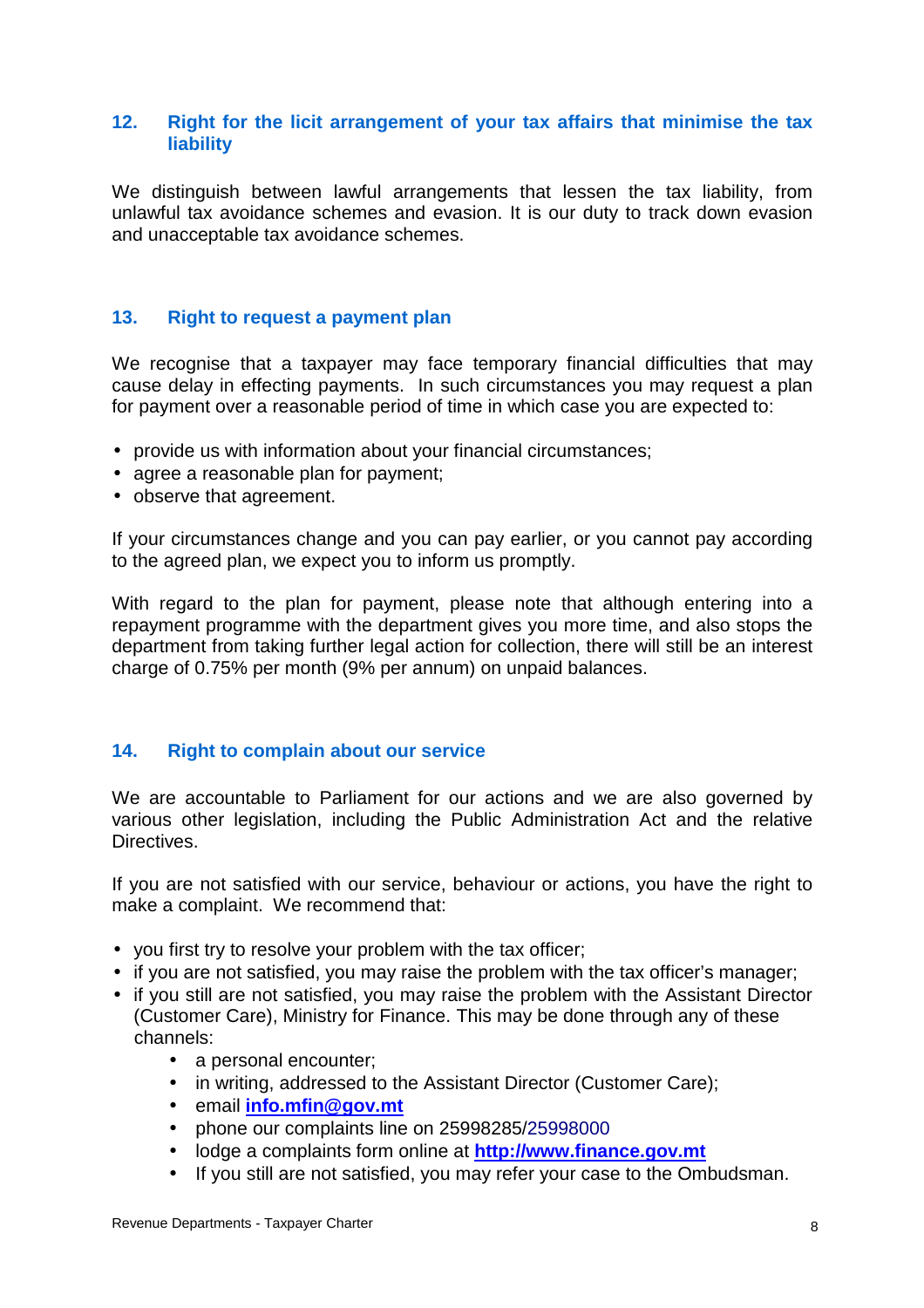In the case of serious criminal allegations against any of our officers, you should inform the Police.

## **Your obligations**

#### **You are expected:**

- 1. to be honest
- 2. to be compliant, and cooperate when you deal with the Tax **Departments**
- 3. to keep proper records in accordance with the law
- 4. to file proper and complete tax documents and effect payments by the statutory due dates
- 5. to inform the Tax Departments about changes in circumstances
- 6. to know your tax responsibilities and the consequences for noncompliance

#### **1. Obligation to be honest**

You are expected to:

- be honest, truthful and act within the law;
- give us accurate and complete information as and when required;
- declare all assessable income;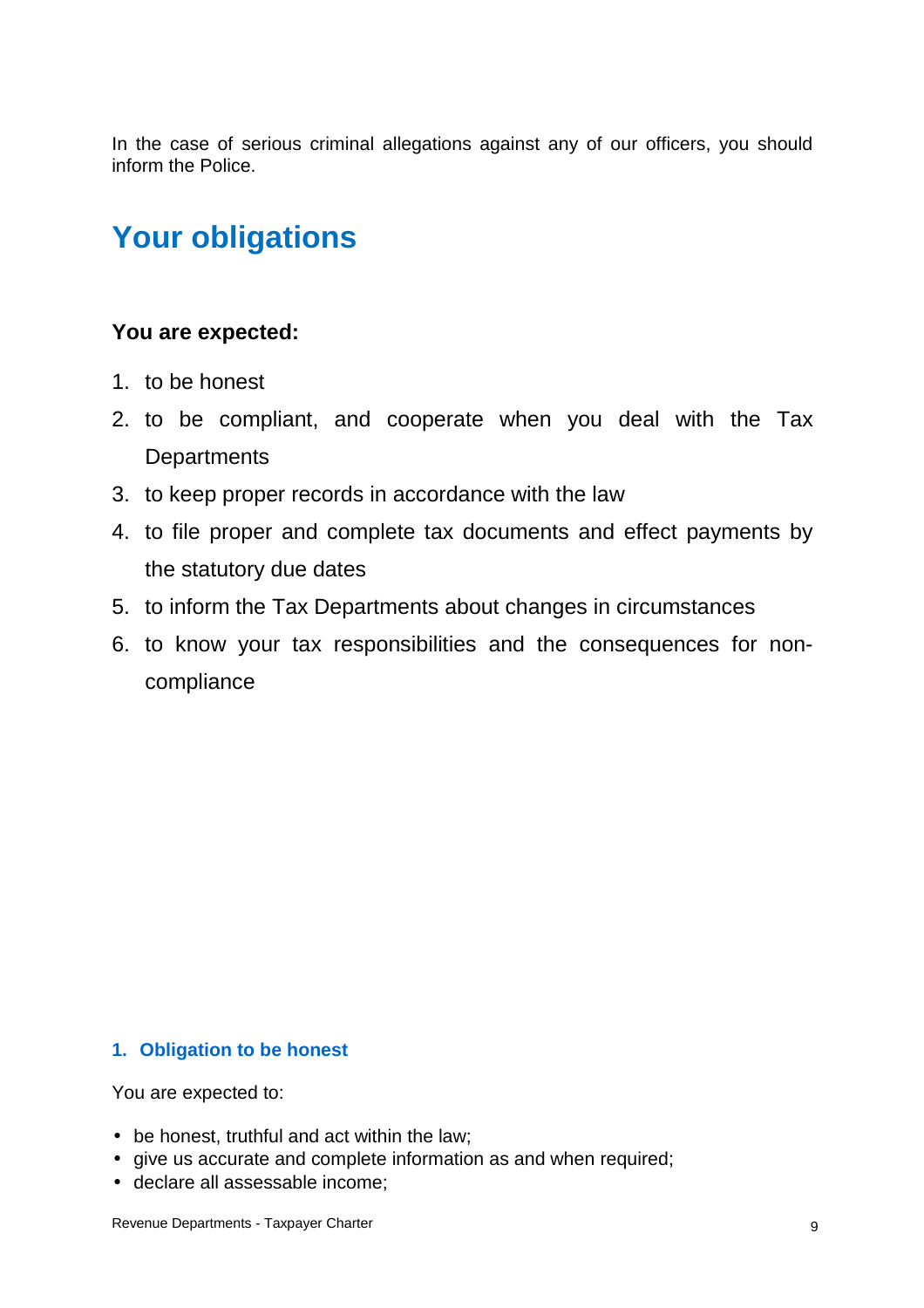• claim only deductions, rebates and credits to which you are entitled.

#### **2. Obligation to be compliant and cooperate when you deal with the Tax Departments**

You are expected to:

- register with the respective departments as required by the relevant tax legislation;
- verify any information you are required to confirm and comply with requests for confirmation on time;
- inform us promptly if you disagree with tax statements or claims issued by the department;
- inform us of any errors, omissions or mistakes that have been made in your return, form or information you provided;
- comply with requests for further information and give us all the relevant facts; and
- be cooperative with tax officials and treat them with the same courtesy, consideration and respect they are expected to give you.

If tax officers are subjected to rude or abusive behaviour they may end an interview or phone call.

#### **3. Obligation to keep proper records in accordance with the law**

You are expected to prepare, keep and retain proper, sufficient and updated records, and to issue tax invoices and fiscal receipts as required by law. This will help you to:

- prepare accurate tax returns;
- meet all the reporting requirements;
- keep track of your financial affairs; and
- give us correct and complete information when we ask for it.

The law sets out the records you must keep for tax purposes. You are normally expected to keep such records for the required retention period.

#### **4. Obligation to file proper and complete tax documents and effect payments by the statutory due dates**

You are expected to:

• take reasonable care in providing complete and accurate information in your tax returns and other documents you are required to provide to meet your tax obligations;